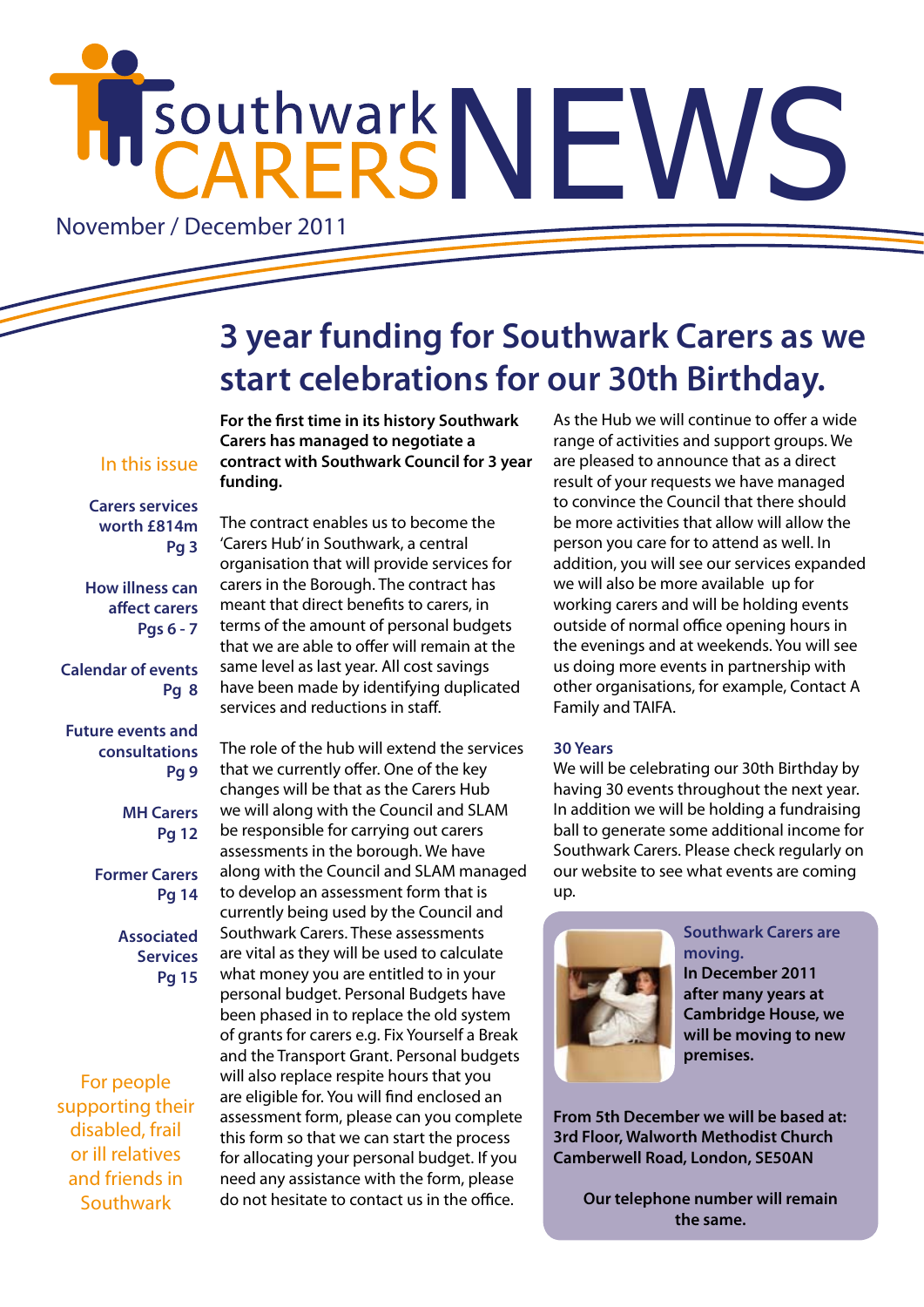## Welcome

**Hi I am June, I am the Chair of Southwark Carers and have been in post since December 2010, when David Le Bon stepped down due to ill health. I am a carer for a friend and in the past was for many years a carer for my husband. I have been a member of the management committee since 2005. I am passionate about Carers and their rights and am always willing to listen to your concerns and issues, I can be contacted on june.hollands@ southwarkcarers.org.uk** 

In some respects I have taken over at a time of great uncertainty, funding crisis, contracts coming to an end and the uncertainty over when building works at Cambridge House will be completed and whether we would be able to stay on at Cambridge House. It is fair to say that the last year has been challenging in the extreme and that I have had a steep learning curve. However, I have attended training sessions for Trustees at CAS and PRTC and am confident in my role.

It has been sometime since the last newsletter, May 2011. The delay in the newsletter has been due to a number of reasons firstly we were awaiting a decision from the Council about the future existence of Southwark Carers and in the interim period we had a largely reduced budget, for a short period of time we had no funding from the Council at all and had to rely on our reserves to operate. Therefore, we had to make a number of cutbacks, reducing the number of editions of the newsletter being one of our many cost saving exercises.

I am delighted to report that after many months of negotiations with the Council that we have secured a three year contract with the Council, the start date of the new contract was the 8th August 2011. In securing this contract we have taken over the work that was originally carried out by TAIFA and Ellen Mgbenwelu at SLAM. We were able to work with the council to ensure that the cost savings were identified from back office costs and that direct services

for Carers, for example, FYAB, Transport Grant, and respite grants were not affected, eligibility criteria for these grants will however change, also they will now be known as personal budgets.

I would like to thank you all for your patience over the last few months whilst we have been carrying out these negotiations. I would also like to take this opportunity to thank the various organisations that support Southwark Carers in its single provider negotiations, Community Action Southwark, Cambridge House, Contact a Family, Repaying the Kindness, KIDS, PRTC, and TAIFA.

I would also like to thank you all for the support that you have provided Southwark Carers in the last year and for you patience whilst we have negotiated and finalised the details of the personal budgets with the Council. I look forward to working on your behalf in the future.

Some of you have raised concerns over the closure of surgery groups, what I would say to you is that it was necessary to cease some of the groups as at that stage we were fighting for our survival and had received 25% cuts across all services. Also the attendance at groups was decreasing steadily making them unviable. I note that carers wanted the groups to be reinstated as they felt that they did not cost anything to run, the groups actually cost approximately £10,000 per annum to run. These costs are hidden costs, staff time, cost of mail outs and it is these hidden costs that we have to cut back on.

For those of you that took part in the Thames Walk in July 2010 and raised the princely sum of £1115.65 you will be assured to know that this money was earmarked to purchase IT equipment for the Rainbow Room, as we now have an identified Rainbow Room we will be purchasing this equipment and it will be available for you to use. The Thames Walk this year so far has raised £218.00 and these monies will be used for a pamper day for carers.



We have been extremely innovative in these times of austerity and have just started a pilot of a social enterprise, our activity groups when they make jewellery, candles and other crafts will be asked to donate the items that they make so that we can sell them and the profits will be reinvested into Southwark Carers. We will use the £1000 left to Southwark Carers by Mary Marshall to launch this venture. Our activities are extending their reach, we now have regular events on every third Saturday of the month.

Our AGM is scheduled for 2nd December and will take place at the Walworth Methodist Church from midday onwards. You should have received paperwork about this recently if you have registered as member with us. It looks like it will be very interesting meeting we have Anna Raeburn opening the meeting, we also have in attendance Dora Dixon Fyle Council Cabinet Member for Health and Adult Social Care and Simon Hughes MP. I look forward to seeing you there.

Whilst we have been at Cambridge House for a number of years we are now moving, we will be moving to the Walworth Methodist Church and will be based on the 3rd floor. We would like to take this opportunity to thank Cambridge House for hosting us for all these years and look forward to retaining close links with them. We would like to thank the Walworth Methodist Church for making us feel so welcome and hope to have a long association with them.

June Hollands, Chair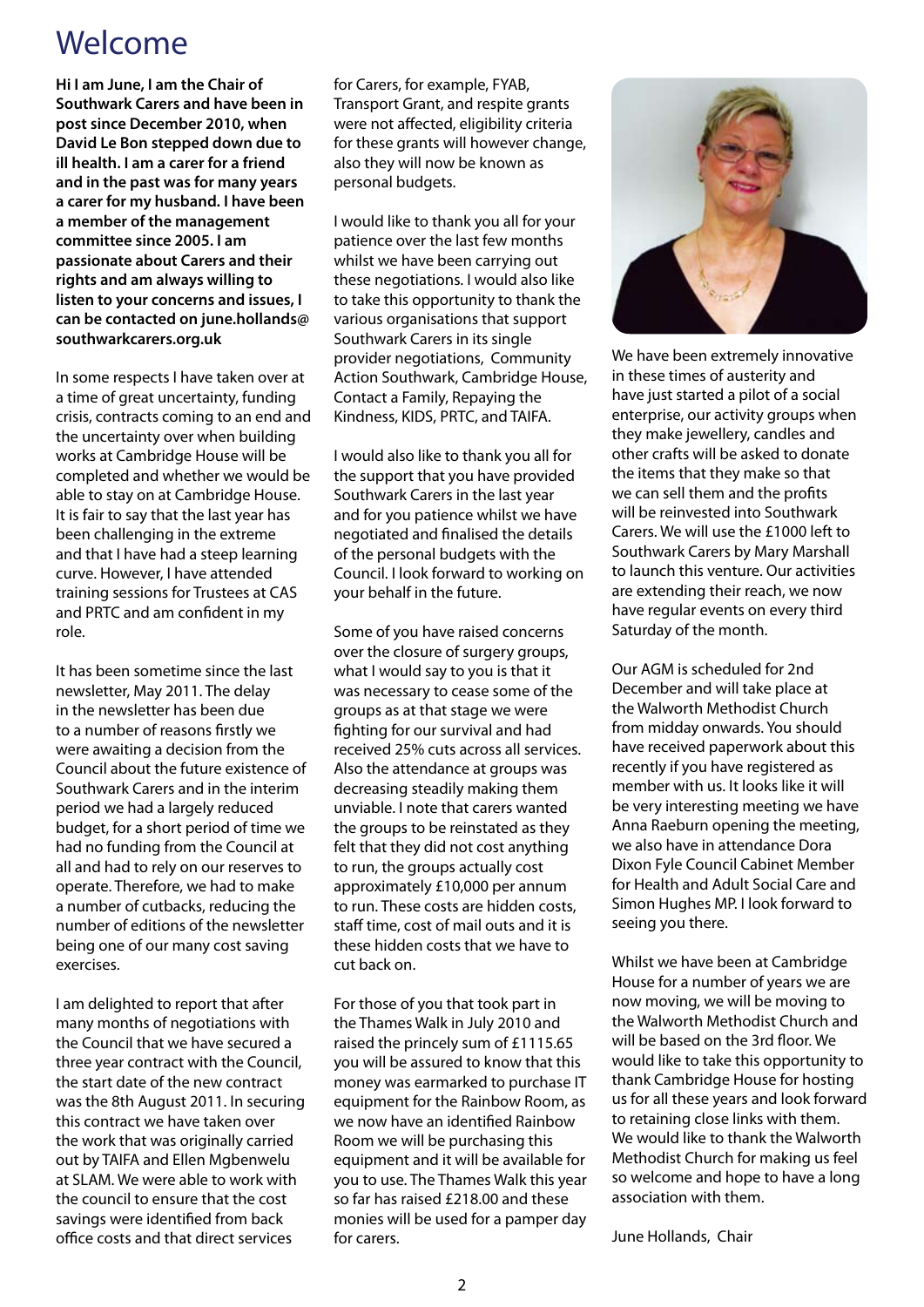## Value of carers' services put at £814m per year

**The Princess Royal Trust for Carers has found that an investment of less than £5 million in services provided by five Carers' Centres resulted in at least £73 million worth of social gains in a year. The Trust has published its findings in a new report titled "Carers' Centres: What impact do they have."**

The report written by Baker Tilly is a social return on investment analysis that evaluates the impact of the support given by five Carers' Centres over a number of years. Looking across the whole network of 144 Carers' Centres supported by The Princess Royal Trust for Carers, the independent analysis estimated the gain based on total funding of £57m to be in the region of £814m per year.

This gain in value arises from carers maintaining better physical and mental health by reducing stress and depression. In addition to this the person who is cared for is able to continue living at home while some carers' may be able to continue working. The services targeting young carers play a crucial role in assisting young carers to continue education, find employment or receive training.

The Princess Royal Trust for Carers Director of Operations, Jane Burt, said: 'These services result in a real return to society, helping carers to continue to care confidently and safely. Carers provide support that is valued at £119bn a year. And services that help carers to continue caring are vital to society's ability to look after its increasing elderly and disabled population.'

One carer, John, explained what a lifeline the local Carers' Centre had been for him: 'Since making contact with my Carers' Centre, my life and my ability to provide the care needed by my wife has improved significantly. I have attended various modules of the Caring with Confidence Courses, these have all enabled me to learn how to manage myself better and thereby improve my health and my ability to support Linda.

'Through my Carers' Centre I have been given a one year subscription to a gym, where I am able to improve my overall fitness and health. It also gives me some time to myself, which helps reduce the stress and strain of caring. Without my Carers Centre I seriously doubt if I would still be caring for my wife.'

## Reporting non-emergency crimes using 101



**101 is the number to call when you want to contact your local police – when it's less urgent than 999. It is available 24 hours a day, seven days a week.**

## **What you can report using 101**

Call 101 to contact the police to report less urgent crime and disorder or to speak to your local officers.

For example, call 101:

- if your car has been stolen
- if your property has been damaged
- if you suspect drug use or dealing in your local area
- to report a minor traffic accident
- to give the police information about crime in your area
- to speak to the police about a general enquiry

## **When you should use 999 instead?**

In an emergency always call 999.

- You should call 999 if:
- a crime is in progress
- someone suspected of a crime is nearby

there is danger to life

violence is being used or threatened If you call 101 but are reporting an emergency, you will be directed to the 999 service.

## **Cost: what you will be charged if you call 101**

Calls to 101 (from both landlines and mobiles) cost 15 pence per call no matter what time of day you call, or how long you are on the phone.

## **Who will answer my 101 call?**

Calls to 101 are answered by police call handlers in the control room of your local police force.

When you call 101, the system will automatically connect you to your local police force. You will hear a recorded message telling you which force you are being connected to.

If you are on the boundary between two or more forces, you will have a choice of which force you are connected to.

Calling 101 if you have speech or hearing impairments If you are in a 101 area and have a speech or hearing impairment, you can textphone 18001 101.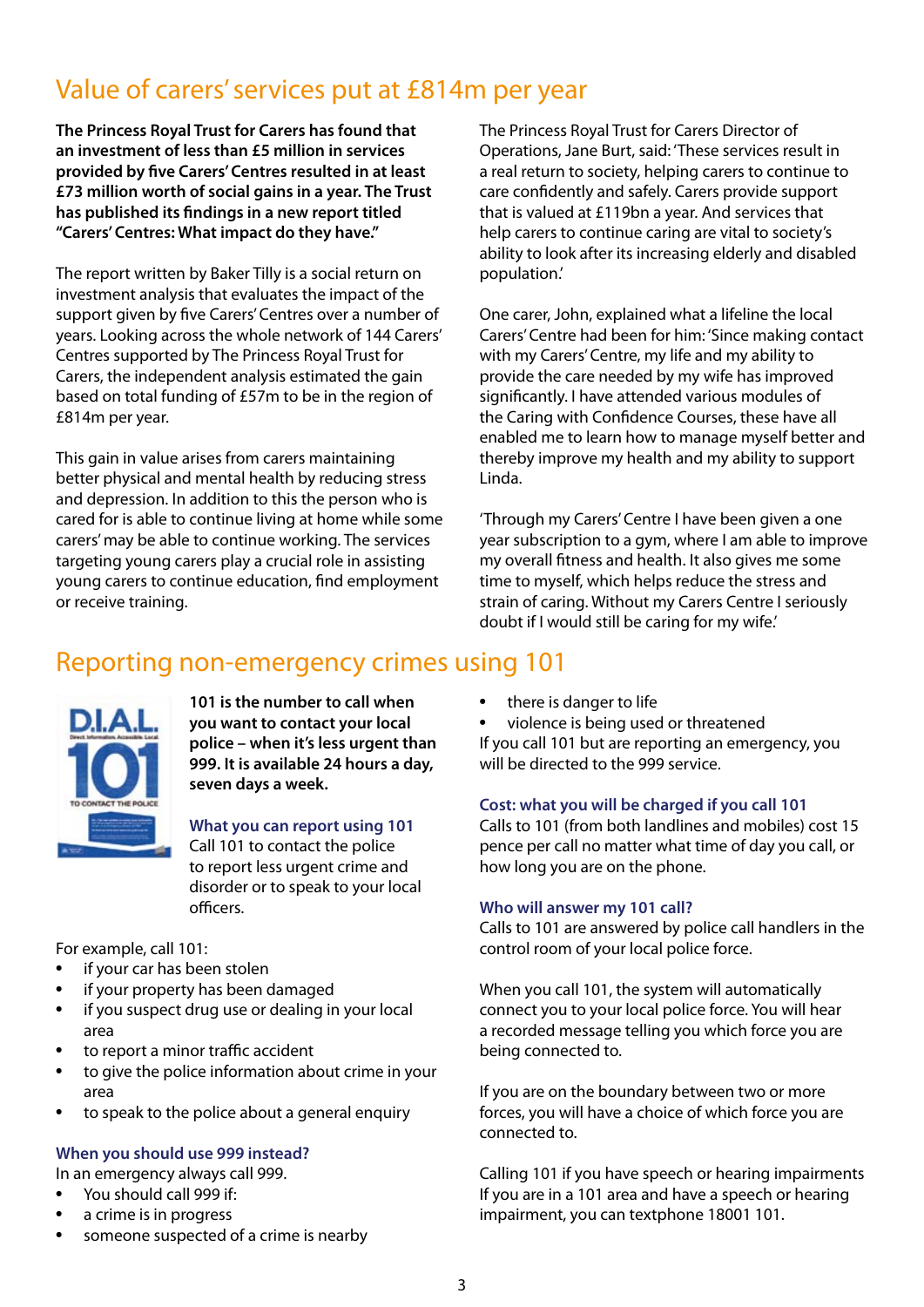## Southwark Carers in the News

**Community Action Southwark interviewed Rob Danavell (Acting Deputy Chief Executive) regarding the changing role of Carers and the support that Southwark Carers provides. Here is a copy of the interview that appeared in their magazine Cascade.**

#### **Challenges Facing Carers**

A study conducted by University of Leeds shows that the Government saves £119 billion through unpaid carers, Southwark Council saves £76 million. With an increasingly ageing population, 1 in 2 people will become carers at some point in their lives. Caring has a profound impact on the whole of society.

The face of Caring is changing. We are hearing more and more about Big Society and the provision of care on a voluntary basis. Southwark Carers are keen to point out that this already happens on a daily basis via the army of unpaid carers.

These Carers do not categorise themselves as Volunteers or as part of the Big Society, they merely perceive themselves as undertaking a role to support their loved one. Quite often they receive no support at all.

Carers often feel isolated, alone and receive very little financial support. Carers receive an average of £53.10 per week as payment for the invaluable service that they provide. The level of the payment is very low and stops when the person being cared for moves into care or passes away.

#### **Who are Southwark Carers?**

Southwark Carers is part of a nationwide network, The Princess Royal Trust for Carers, the network delivers services across the UK. Southwark Carers provides advice and support to carers in relation to benefits, housing and other concerns that carers may have. We offer respite services for carers, providing up to 40 hours free care allowing carers to have free time to use as they wish.

Southwark Carers provides financial support to carers through holiday grants, energy grants and transport funding.

Holiday grants give carers the opportunity to take a break of their choice, this was an innovative project by Southwark Carers and is the precursor to personalised budgets.



We also host different activities throughout the year, health clubs, art groups and creative knitting where we produce blankets which are donated to a homeless charity. These activities give carers the opportunity to expand their peer support groups, and interact with people who can relate to their experiences.

We also provide one-to-one counselling services, giving the carer a confidential space to talk.

We are recognised for lobbying on Carers' behalf. You can find out more about our campaigns on our website www.southwarkcarers.org.uk.

We offer a wide range of support groups across the borough. We publicise our events through our website and magazine. People can sign up to receive this information by completing our registration which is free of charge. We have been planning our events around the needs of the Carers as identified by them.

We also work in partnership with local organisations, we are an accredited support planning group, we work closely with the PCT and the Maudsley Hospital, we also have close links with other carers organisations like Contact a Family and Southwark Young Carers Project our partnerships are an attempt to support carers in innovative ways. We are working hard for less funding and provide a greater service.

Southwark Carers has a close relationship with the Commissioning Team at Southwark Council, which helps us to articulate our carers views and concerns to key decision makers.

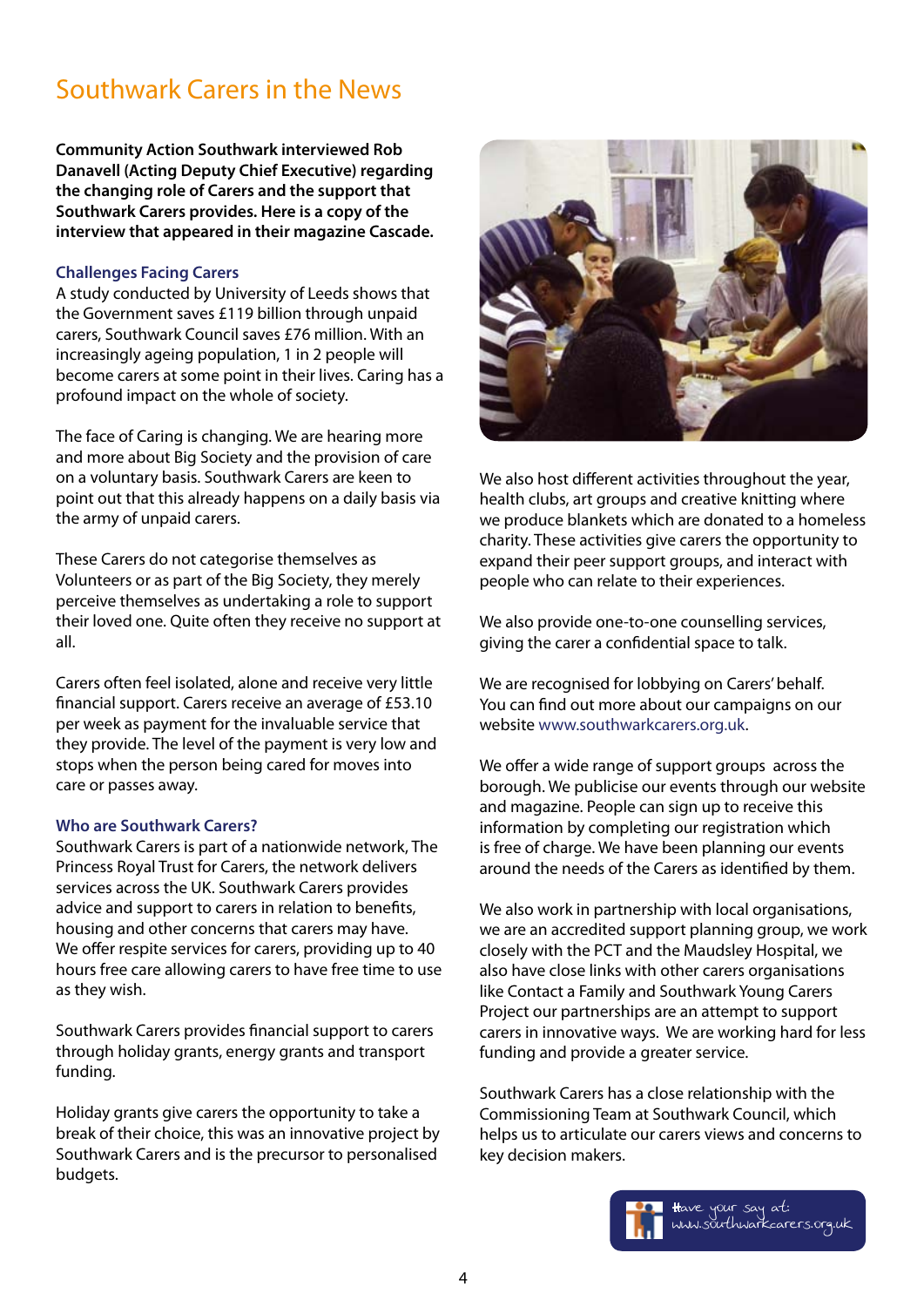## Scan hope for early Alzheimer's diagnosis

#### **Future of Carers**

Care is a huge issue for the Government yet it has fallen off the agenda and funds set aside for carers services disappear into baseline budgets for PCTs.

We are told that Carers benefit will be combined into a universal benefit consequently making it harder for Carers to access this benefit. It is anticipated that there will be more benefit appeals as a consequence.

If carers gave up their unpaid support roles, the country would be on its knees as it would have to provide £119 billion worth of support. So without the invaluable support of carers the fabric of the nation would begin to crumble.

Southwark council currently have around 50 contracts for care provision in the borough, which we are told will be cut down to 10. With the consolidation of service providers, there is a level of anger and confusion amongst carers. Carers are concerned about how these cuts will affect services that they are receiving.

There is a real worry that suddenly services will stop with no alternatives being made available, this will leave carers even more isolated and vulnerable.

It is important to communicate clearly with service users ensuring that they are consulted and informed of any changes that will occur.

Budget reductions will be one of the Key challenges faced by the care sector in the next 3-5 years. All our budgets are being reduced, yet there is a growing need for support for carers.

Southwark Carers are trying to move with the times and help people to understand and apply for personalised support.

Carers should be more recognised, supported and helped, services for carers need to be developed to ensure that the system of caring at home for your loved ones does not disintegrate under the pressure that caring places on unpaid carers.

Having Carers Rights Day (2 December) is one of the ways we can continue to make society aware of the frontline issues affecting carers.

You can find out more information about Southwark Carers and its work in the community via their website, www.southwarkcarers.org.uk or contact Rob and the team on 020 7708 4497 or *info@southwarkcarers.org.uk*



**Doctors may be able to identify people in the earliest stages of Alzheimer's even if they have not yet displayed any symptoms, a new study suggests.**

More than 300 people in their 70s and 80s had their brains

scanned as part of a study published online in the journal Neurology.

The scans showed that the brains of a third of participants had significantly high levels of protein deposits that can be linked to Alzheimer's, and that these people also had abnormal levels of metabolic brain chemicals associated with mental decline.

Scientists have said that, while more research is needed, people with these high levels of protein deposits in their brain could be in the earliest stages of Alzheimer's. The ability to diagnose the disease at a very early stage would allow patients to receive the most appropriate advice and treatment from the start.

Lead researcher Dr Kejal Kantarci, from the Mayo Clinic in Rochester, US, said: 'More research is needed that follows people over a period of years to determine which of these individuals will actually develop the disease and what the relationship is between the amyloid deposits and the metabolites.'

## Just Can't Wait



**If you struggle to find a toilet to use when you are out and about the Just Can't Wait toilet card may help.** 

The Bladder and Bowel Foundation can provide the card, which states that the card holder has a medical condition which requires the urgent need of a toilet. The card does not guarantee you access to a toilet but many places are willing to help.

As a national charity, the Bladder and Bowel Foundation do ask for a donation of £5 towards the cost of sending out a card.

To request a card please contact them on 01536 533255 or visit their website for more information www.bladderandbowelfoundation.org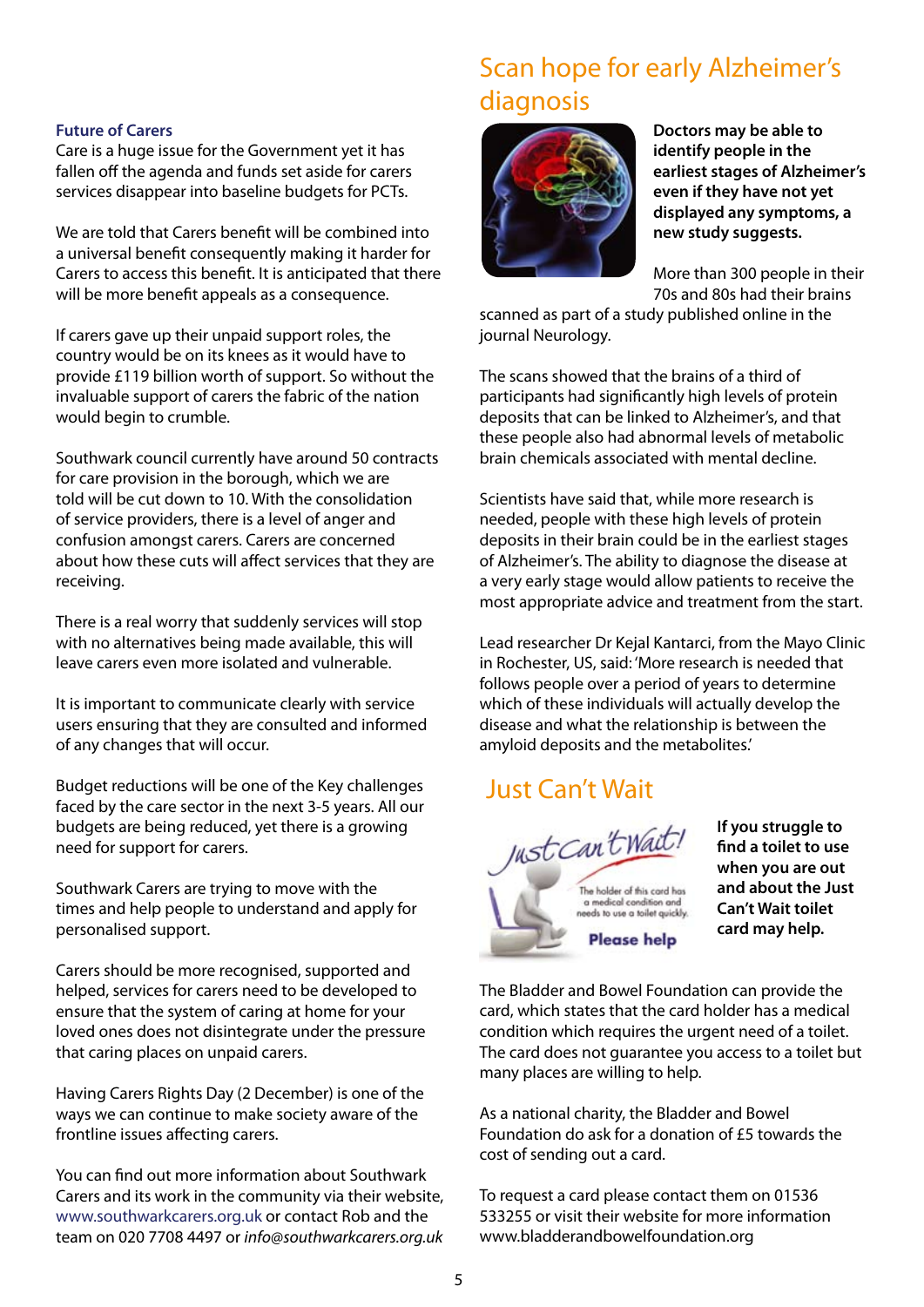## Senior Illnesses And What They Mean To The Care Giver

**These days we can expect to live longer than any of our ancestors before us. For example, in the UK, women live to 82 years of age on average, while men live to 78. It's a sad fact of life that as we get older, our bodies become more susceptible to diseases and conditions that that affect our lives and the way we function.**

These include Alzheimer's and other forms of dementia, osteoporosis, strokes, cancer and heart disease. Some of these diseases are curable, some are manageable, and others are terminal. As a carer to an elderly person, it is advisable to gain some background knowledge to the common diseases and conditions of old age.

## Looking after an elderly person who is ill

Watching a loved one who is affected my a serious illness is extremely distressing. Carers are faced with many issues ranging from the day-to-day concerns such as whether or not the person you are caring for has taken their medicine, to much larger, lifestyle affecting decisions such as whether or not you should bring elderly parents to live with you or if a care home or a nursing home would be better option.



## Common old age illnesses

Here is a beginners guide to the most common old age ailments.

#### **CANCER**

Over two thirds of elderly people are affected by cancer at some point in their lives. Cancer is an umbrella term for many manifestations of the disease. Some forms of cancer are more common than others. For example, lung and breast cancer are the most common forms as found in elderly people. Skin cancer is also common although often these are slow growing cancers that rarely cause death.

Cancer is by no means a death sentence these days, and there are many treatments and cures available. Many of these treatments are aggressive chemotherapies and often the elderly are not able to recover quickly form this type of cure.

So how can a carer help? Well any form of cancer must be caught early if a patient is to stand any chance of recovery. So carers, especially those concerned with managing a individuals personal hygiene, will be good position to spot and abnormalities such as lumps and sores that could be more sinister than they see. If you notice anything unusual, or some change in form, you must get it checked out out by a medical professional as soon a possible.



## **DIABETES**

Diabetes is considered by many in the medical profession to be a lifestyle disease as it is often caused by high sugar and fat intakes. However, diabetes in old age is an condition that is caused by the body's inability to secrete enough insulin to keep their blood sugar levels under control. Diabetes is an incurable illness, but it can be effectively treated either by diet or medication in tablet or injection form.

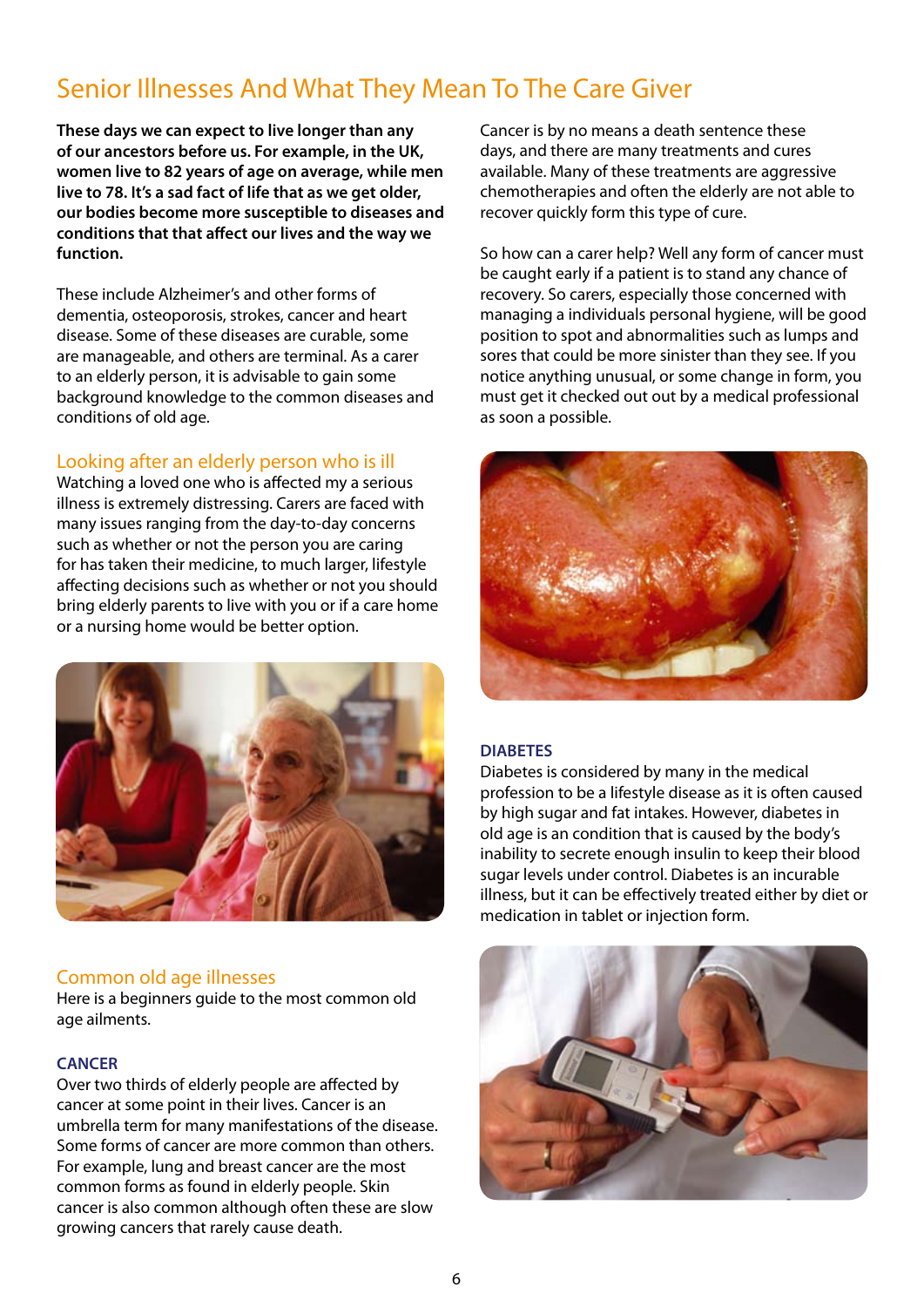Diabetes itself does not cause death. However, if can promote a number of other conditions that can be fatal. For example, particular attention has to be paid to wounds in a diabetic, as they tend to take longer to heal and can be a source of infection. Diabetes can also have an adverse effect on the functioning of the heart.

If you are caring for an elderly person with diabetes, the main issue is diet. Diabetics should not eat excessive amounts of sweet food but elderly people tend to ignore this, or not realise what they are eating could cause problems.



#### **DEMENTIA**

Dementia is a very common condition amongst the elderly. Dementia stems from decreasing brain activity caused by degradation and resulting damage to the connections between the brain and nerve endings in the body. The most common of the 100 or so types of dementia are Alzheimer's disease, vascular dementia and dementia with Lewy bodies, caused by the destruction of nerve cells in the brain.

What causes the disease is not known, and there is very little that can be done to treat it once it has taken hold. However, some drugs do hold off the symptoms for a while. The most common form of

dementia is known as Alzheimer's Disease. This tends to be the most serious version of dementia and can be extremely frustrating for sufferers because they gradually become more confused. A particularly sad and distressing aspect of the disease is that in the early stages, the victims will know what is happening to them. It can take years for the disease to fully develop (although it can be months), but in the end, it is unlikely that the sufferer will know who you are.

Dealing with a elderly person with dementia requires dedication and patience. They are often prone to wandering behaviour. It's important to treat the person concerned with kindness and respect. However, often, carers of elderly people with dementia have to resort to professional care.

#### **PARKINSON'S DISEASE**

Like dementia, this is a disease that affects the nerve cells leading to the brain and like dementia. It's cause is unknown but it is the subject of much scientific research. Dementia tends to affect a suffer's ability to process information whereas Parkinson's primarily disables the body. In its later stages, it can also affect the mind. Parkinsons is characterised by uncontrollable shaking. Like dementia, there is no known cure and drugs only work for a relatively short period of time before be illness takes hold for good.

#### **Support Organisations**

| <b>Macmillan Cancer Support</b> | 0808 808 00 00 |
|---------------------------------|----------------|
| <b>Cancer Research UK</b>       | 0300 123 1861  |
| <b>Age UK</b>                   | 0800 169 6565  |
| <b>Alzheimer's Society</b>      | 020 7423 3500  |
| <b>Parkinsons UK</b>            | 0808 800 03 03 |
| <b>Diabetes UK</b>              | 020 7424 1000  |
| <b>Carers Direct</b>            | 0808 802 02 02 |
| <b>WRVS</b>                     | 0845 600 5885  |
| <b>Independent Age</b>          | 020 7605 4200  |

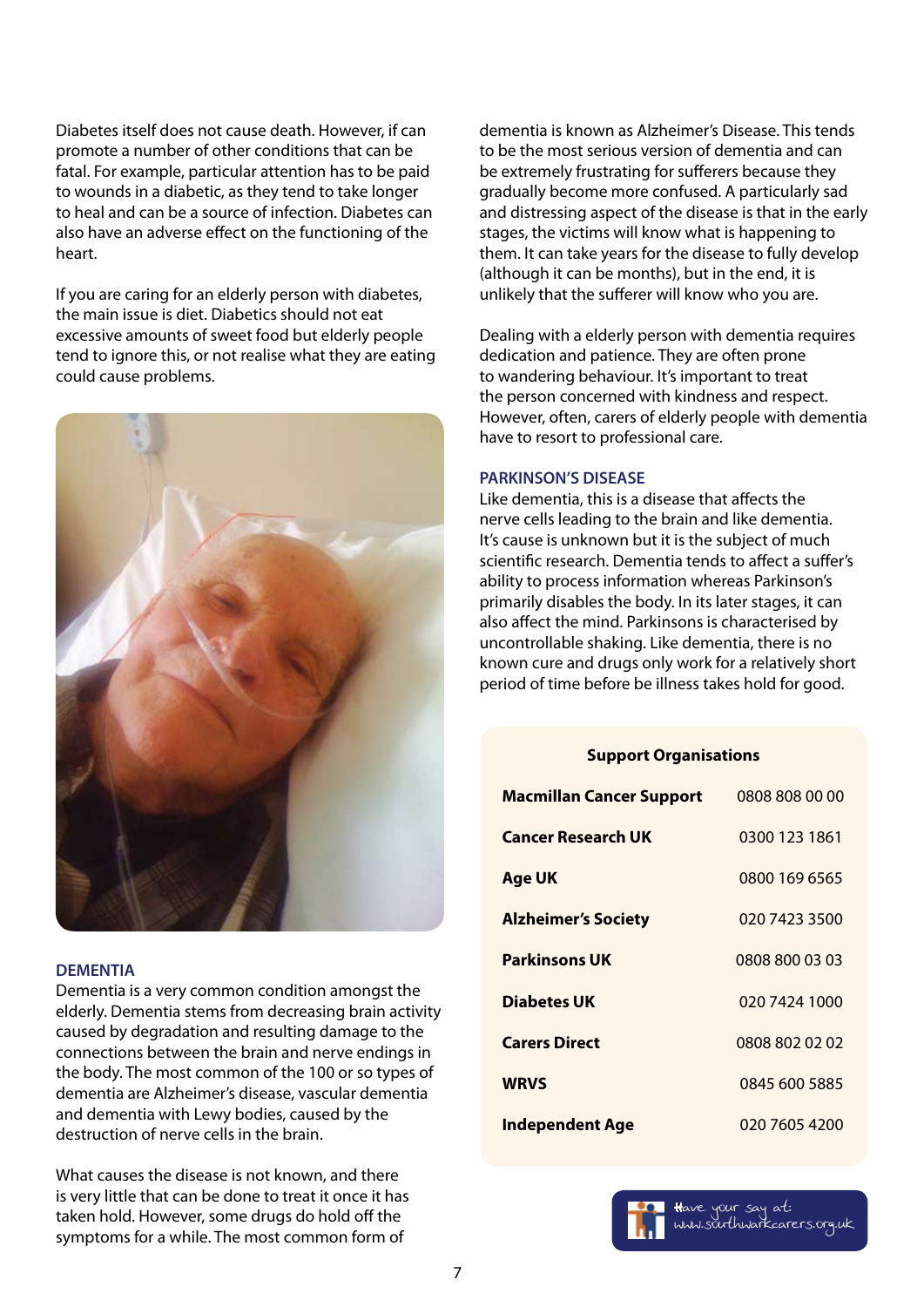## Events & Groups

## November and December Events

If you are interested in any of the support groups and activities detailed here we recommend you call the office on 020 7708 4497 and speak with a member of staff who will be able to register you for the event and provide more information.



**Nov** 03

#### **Arts Group - Ghost Tour 13:00 - 16:00**

A trip through Dulwich Picture Gallery's more spooky exhibits.

#### **Gardens Surgery Group 14:00 - 15:30**

A chance to take a break from caring and meet new friends.

Lew Evans House, 188 Underhill Road SE22 0QH

| $\Omega$<br>ÑI |  |
|----------------|--|
| ባ4             |  |

**Knitting and Nattering 15:00 - 17:30** We provide the wool, needles and tuition for beginners.

Inspire at the Crypt St Peters, Liverpool Grove SE17



**Bermondsey Surgery Group 14:00 - 15:30** A chance to take a break from caring and meet new friends. Artesian Branch, 138 Grange Road SE1

| Nov |  |
|-----|--|
| 09  |  |

## **Peckham / Alzheimers Group 14:00 - 13:30**

A group run in conjunction with the Alzheimer's Society.

Peckham Library, 122 Peckham Hill Street SE15 5JR

| Noy |
|-----|
| 4   |

## **Carers Activity Group 11:00 - 14:30**

A visit to Leadenhall Market to see the Christmas lights switch on and festive market open. 48-52 Leadenhall Market City of London EC3V 1LT

| $\bullet$<br>í |
|----------------|
| z              |

## **Health Club 11:00 - 12:00**

Polly from Mrs Miggin's Middle will be leading the group in a belly dancing workshop. St Peter's Church, Liverpool Grove, Walworth, SE17



## **Weekend Activity Group 10:30 - 13:30**

A trained herbalist will be helping us make our own cosmetics, including pine bath soak and christmas pudding bathbombs.



#### **Carers Outing - Spitalfields Market 11:00**

London's oldest market, the stalls range from contemporary and vintage fashion, music, bespoke children's toys, jewellery and accessories. Liverpool Street Stn Exit 1 Bishopsgate West



**Arts and Crafts Group 14:00 - 15:30**

In this group we will be learning how to create our own jewellery, bracelets, necklaces and brooches.



#### **Southwark Carers AGM / Christmas Party 11:00**

A chance for members to vote in the management

board who provide the strategic direction for Southwark Carers followed by an Xmas party. Walworth Methodist Church, Camberwell Road SE5 0AN

*For details: Call Rob on 020 7708 4497*

## **Wallace and Gromit's Tea Party 10:00 - 13:00**



Wallace & Gromit are calling on people across the country to join The Great British Tea Party to raise money for sick children in hospitals and hospices. See below for more details



## **Carers Activity Group 11:00 - 14:30**

A visit to Winter Wonderland in Hyde Park. WW is a huge christmas market with traditional craft stalls, an ice rink, circus and fairground. Meet at Apsley Gate (Hyde Park Corner Tube)

## Dec 20

#### **Arts Group Outing - Carol Service 12:30**

A visit to Southwark Cathedral to hear a festive carol service.

Southwark Cathedral, London Bridge, SE1 9DA



On Thursday 8th December we will be holding a tea party. Come and play some parlour games, enjoy home made cakes and share a drink with us.

**All guests will be asked to make a donation to the Wallace and Gromit Children's Foundation.**

**Unless otherwise stated all events take place at Cambridge House, 1 Addington Square, Camberwell SE5 0HF**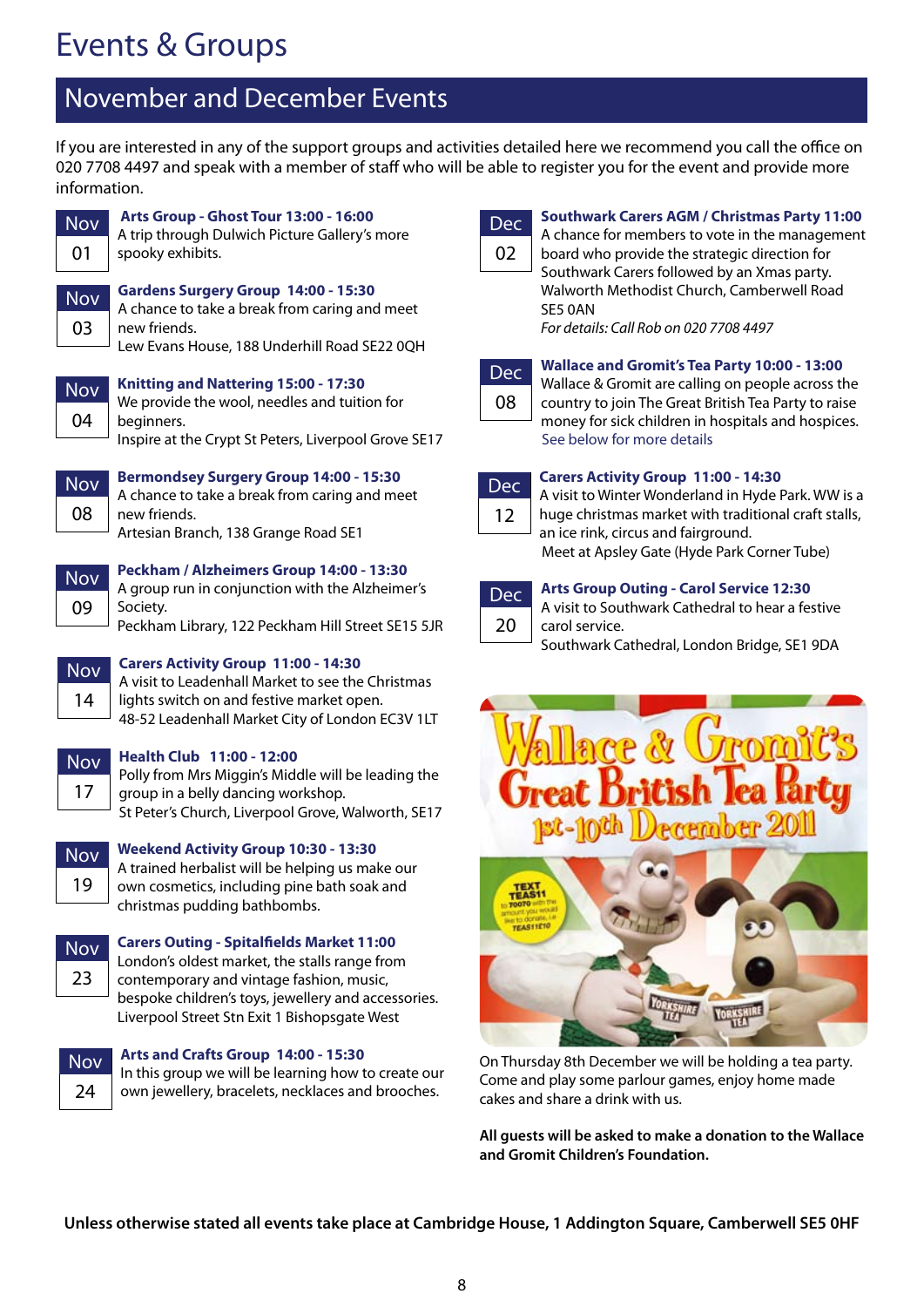## Upcoming Events & Consultations

## Southwark Carers AGM

**Southwark Carers AGM will be held on Carers Rights Day - Friday 2nd December at the Walworth Methodist Church, Camberwell Road.**

The event will start with a review of the year and a report from the Chair, an overview of the finances before the election of trustees and the discussion of any special resolutions raised by the committee or membership.

In order to vote in the elections you must be a member of Southwark Carers.

We will post nomination forms, and proxy voting forms to members on the 7th November.

Our special guest at this years AGM is Anna Raeburn.

Known for her 'no nonsense' approach, Anna established herself as a radio presenter responding to listener's health and relationship problems on London's Capital Radio during the 1970s and 80s.

She subsequently worked across a range of BBC and commercial stations, picking up a string of Sony Radio Academy Awards.



A prolific writer, she outlined her experiences in a comedy television series Agony that she co-wrote for Maureen Lipman.

## Strictly Gershwin



**Strictly Gershwin, a dazzling celebration of George Gershwin and the sparkling age of Hollywood, comes to the London Coliseum for the very first time.** 

Gershwin's sassy tunes, most famously Rhapsody in Blue, An American in Paris and Summertime, combine with Derek Deane's sensational choreography to conjure up the Silver Screen genius of Fred Astaire, Ginger Rogers and Gene Kelly.

Strictly Gershwin recreates the razzmatazz of the big band, Hollywood musicals era. This glittering production features a journey in dance from ballet to tap, ballroom to jazz that builds to a breathtaking finale.

Strictly Gershwin is guaranteed to get your toes tapping and your spirits soaring.

We have 15 tickets available to carers for a performance on Tuesday 10th January 2012 at 19:30.

Please contact the office on 020 7708 4497 if you would like to attend.

Bookings will be on a first come first served basis but preference will be given to carers who have never had a chance to go on a Southwark Carers outing before.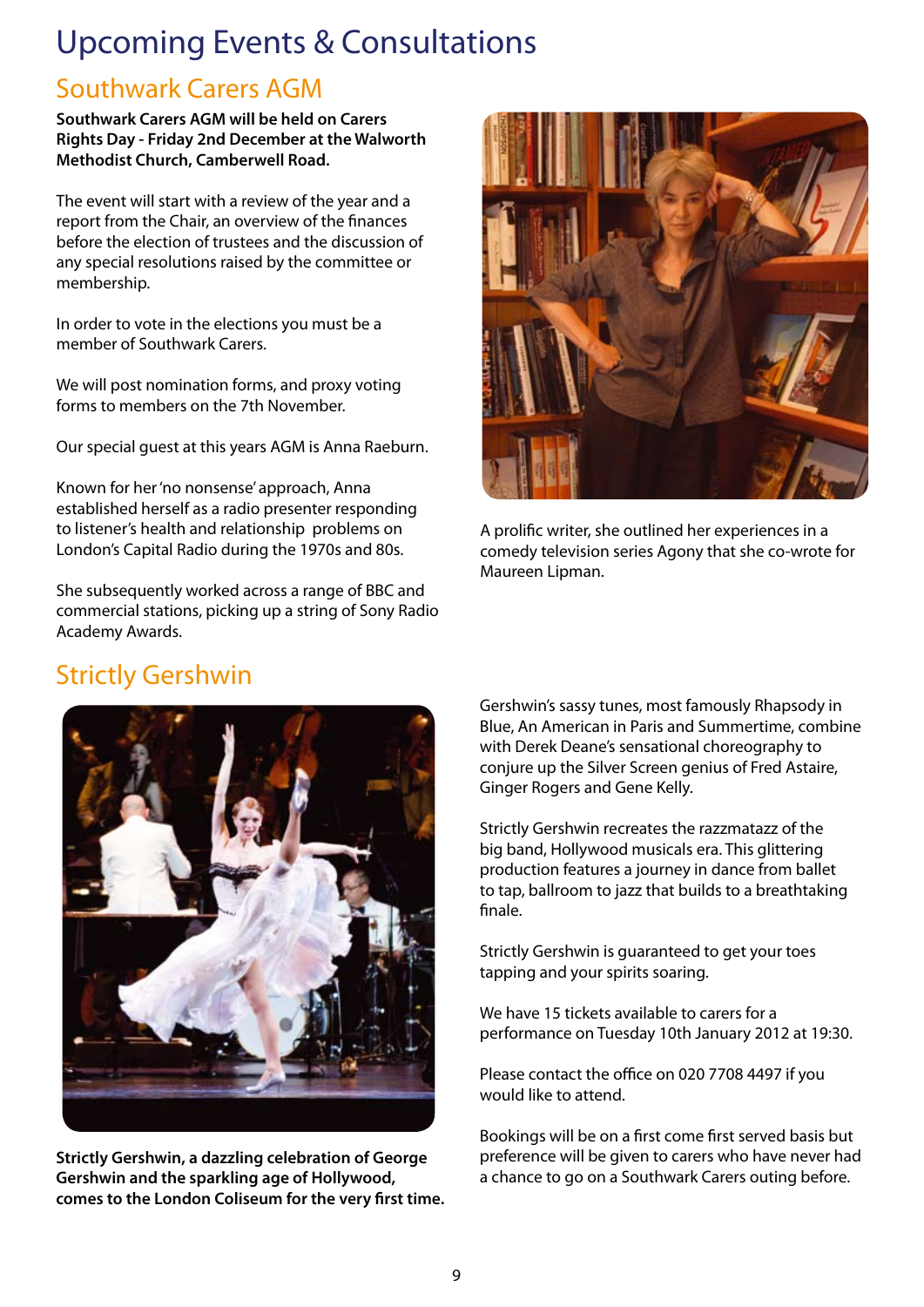## Southwark Carers new website



#### **Southwark Carers have launched a new website which we hope will provide you with more information and resources to aid your caring role.**

Our new site features several new sections which we have highlighted below. The site is designed to be more interactive, to guide you through the benefits system, personalisation and the new support available to carers.

Visit our site at www.southwarkcarers.org.uk and tell us what you think.

#### **Service guides**

The site follows the carers pathway from carers assessment, through personal budgets and support planning process to the kinds of support available to you.

The site features links to other local support agencies that can help on the carer journey, each page also features a downloadable fact sheet which provides more in depth information on each subject area.





#### **Local service directory**

On our site you will be able to use two new ways to find support to help you as a carer. Once you or the person you care for have received a personal budget you will be able to spend this in the way that best suits you.

To provide some support in this process we have developed a comprehensive service directory. To make this easier to navigate we have also developed an interactive map that allows you to find a service provider by location.

#### **Events calendar, activities, news and forums**

On the new site we have enhanced the way that we share information with you. The site features a calendar which details events from service providers across the borough. The forum also allows you to have your say on caring matters, whether those highlighted in the newsletter or website or concerns you have as a carer.

The site is also the best place to keep abreast of new consultations and questionnaires for carers, we often get asked to seek out carers views on subjects and encourage you to have your say.

| <b>buttvevark</b>                                         | 81 I I I<br><b>The Court City</b>                                                                                                                                                                                                                                                                                                                                                                                                                                                                                                                                                                    |
|-----------------------------------------------------------|------------------------------------------------------------------------------------------------------------------------------------------------------------------------------------------------------------------------------------------------------------------------------------------------------------------------------------------------------------------------------------------------------------------------------------------------------------------------------------------------------------------------------------------------------------------------------------------------------|
| two - two war - but on the grounds allowed to have month. |                                                                                                                                                                                                                                                                                                                                                                                                                                                                                                                                                                                                      |
|                                                           | ke part in th                                                                                                                                                                                                                                                                                                                                                                                                                                                                                                                                                                                        |
|                                                           | <b>Tracket for Stay Horsey</b><br>Trade at 10 documents in ad increase is already grained at<br>personal memory is a painter series or to the furthern facts<br>ing to call the control of the state of the control of the<br>Take contribute actions the large charters on approved a pair field.<br>parties of the common of a declared continued contract and<br><b>CONTRACTOR</b><br>three rices. Apartments developed responses and an enter-<br>through the country of the characteristic contribution of the country of the country of the country of<br>this first big 15 cars and 100-2-de- |
|                                                           | 日日日<br>southwark<br>College 1                                                                                                                                                                                                                                                                                                                                                                                                                                                                                                                                                                        |
| <b>Exception R. B. L. Macmusett, Foundation</b>           | $r$ . The set of $r$<br>--<br>$-$                                                                                                                                                                                                                                                                                                                                                                                                                                                                                                                                                                    |
|                                                           | Text - Sena - Edmund that<br><b>Bridding and Ratio Eng.</b><br>the United City Att Charles to the program that<br>We concent this more, closedes and solder the degenerate office and enterprise<br>the U books of P or in drive in trains to be to a training<br><b>ICAA/DINGCORNOLES</b>                                                                                                                                                                                                                                                                                                           |
|                                                           | <b>Daniel City - Bookeet front Judice</b>                                                                                                                                                                                                                                                                                                                                                                                                                                                                                                                                                            |

| southwark                                                   |                                                                                                                                                                                          |                                                                                                                                                                                                                                   |             |  | <b>Saline 020 7708 440</b> |  |
|-------------------------------------------------------------|------------------------------------------------------------------------------------------------------------------------------------------------------------------------------------------|-----------------------------------------------------------------------------------------------------------------------------------------------------------------------------------------------------------------------------------|-------------|--|----------------------------|--|
|                                                             | <b>For Cannon</b>                                                                                                                                                                        | <b>Par Produ</b>                                                                                                                                                                                                                  | ومدعا لنصاد |  | <b>Milk Tanak</b>          |  |
| News 1- Sal to Newth 1- Nilsan-News                         |                                                                                                                                                                                          |                                                                                                                                                                                                                                   |             |  |                            |  |
|                                                             | Online Advice                                                                                                                                                                            |                                                                                                                                                                                                                                   |             |  |                            |  |
| darra house<br><b>Gardens and</b><br><b>Stretch Advised</b> | If you possibly the quick attitude or that more contributions determining this boundary play that factoring out numbers<br>imposerage. Seen the critical school approve to hard for you. |                                                                                                                                                                                                                                   |             |  |                            |  |
|                                                             | sized six                                                                                                                                                                                | Please nite feel of collect-line his managerie outstand to super it. If the recently first follow during the line<br>advisors are posseing order than you can except actual or call of articles service will be only to help you. |             |  |                            |  |
|                                                             |                                                                                                                                                                                          | <b>Business Lowe Million and Support Service</b>                                                                                                                                                                                  |             |  |                            |  |
|                                                             |                                                                                                                                                                                          | <b>Readhand - Surges Advise and Support Service</b><br>forty the business claims about the figure terms in construction. To construct an added                                                                                    |             |  |                            |  |
|                                                             |                                                                                                                                                                                          |                                                                                                                                                                                                                                   |             |  |                            |  |
|                                                             |                                                                                                                                                                                          |                                                                                                                                                                                                                                   |             |  |                            |  |
|                                                             |                                                                                                                                                                                          |                                                                                                                                                                                                                                   |             |  |                            |  |

#### **Online advice and support and counselling**

We know that many carers combine work with caring and finding the time to visit the Carer's centre isn't practical. To counter this, we have created a secure online portal to allow you discuss with an expert or counsellor your needs.

The portal combines instant messaging software to allow you write directly to one of our trained staff. This service will be offered during office hours, some weekends and evenings.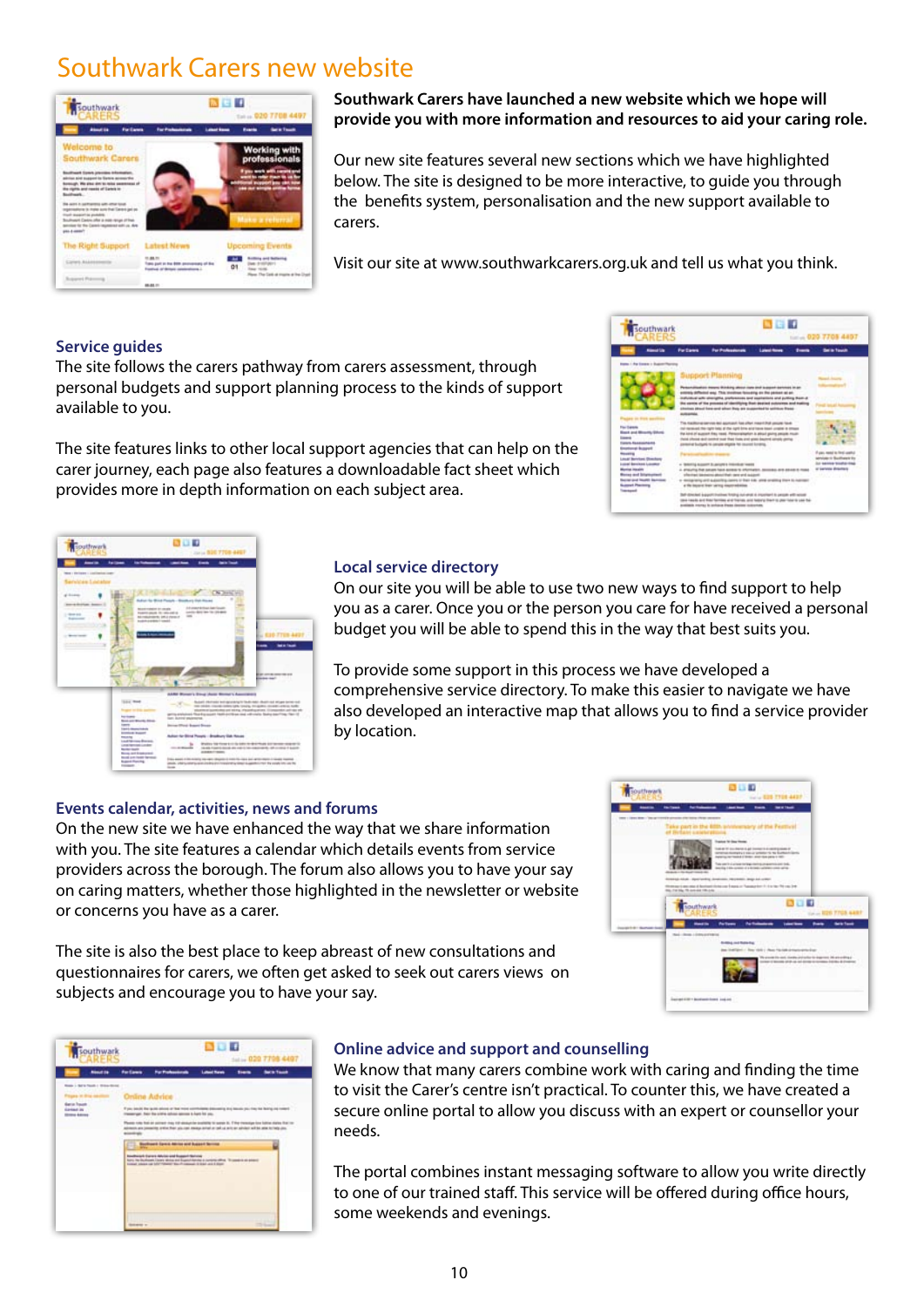## Caring at a Distance: bridging the gap

**The results of the first ever research survey into the impacts on employers and employees of managing caring at a distance, an issue that affects millions of families were published in June.**

Launching the survey research report, 'Caring at a Distance: bridging the gap', Caroline Waters OBE, Chair of Employers for Carers and Director of People and Policy for BT Group said: "With our ageing population and workforce – and increasing mobility through employment – managing caring at a distance is clearly moving centre stage as a business issue. Findings from this groundbreaking research - conducted by Employers for Carers and Carers UK, in association with leading global investment bank, Nomura - have given us some new and unique insights into the impact of this increasingly important issue both on employees and on business."

## **Key findings from the survey include:**

- 1. Impact of caring on mental and emotional health – it is not just the physical aspect of caring that is important but also its effect on employees' emotional health:
- Nearly half (43%) of respondents indicated that their work had been negatively affected by caring and that they felt tired, stressed and anxious.
- One in three (33%) were also worried that caring might have an impact on their capacity to work in the future.
- Pressure on the 'sandwich generation' a clear majority of employees needing support (60%) were age 40-54 and combining care for an older relative with other responsibilities including looking after their own children.
- 2. Accessing external sources of support this was the top priority for both employees and employers, including signposting to help at local and national level and practical assistance with caring.
- 3. Line manager support while most employers offered support such as flexible working, only 17% provided training or support for line managers to support carers. Charlotte Sweeney, Head of Diversity and Inclusion, EMEA, Nomura commented: "There is clearly much that employers need to do to support distance carers. However, what the report also highlights is that caring touches every aspect of our lives; it cannot be supported by only one party but demands an integrated response."

Imelda Redmond CBE, Chief Executive of Carers UK added: "Supporting distance caring is about supporting 21st century families and 21st century workplaces. As the report clearly shows, families and workplaces today are mobile – people don't always live, or work, as close to each other as they used to. What we know is that caring can have a devastating impact on families' lives, throwing many people into lasting poverty and ill health while employers also lose valued and skilled employees. The reality of life today is that working and caring at a distance is here to stay – caring is everybody's business."

Key recommendations from the report include:

Information about external sources of care and support which is clear and easy to navigate must be provided at national and local level.

Better promotion of supportive technologies is needed to help both the person who is being cared for and the distance carer.

More practical support for line managers in the workplace to help bridge the gap between policy and practice.

## Working Carers



**Southwark Carers have produced a booklet to help working carers balance the their working lives and caring.**

Juggling work and care can be a challenge in the life of many carers. As a carer, you have rights at work that can make your caring role easier and there is support available

to help you continue both working and caring.

You have a right to request flexible working and you will find information on how to apply for this and how to challenge decisions if you are not happy with the outcome. You may also have rights to various forms of time off from work.

Your employer may offer other forms of support such as unpaid leave or telephone access to the person you're looking after during your working hours.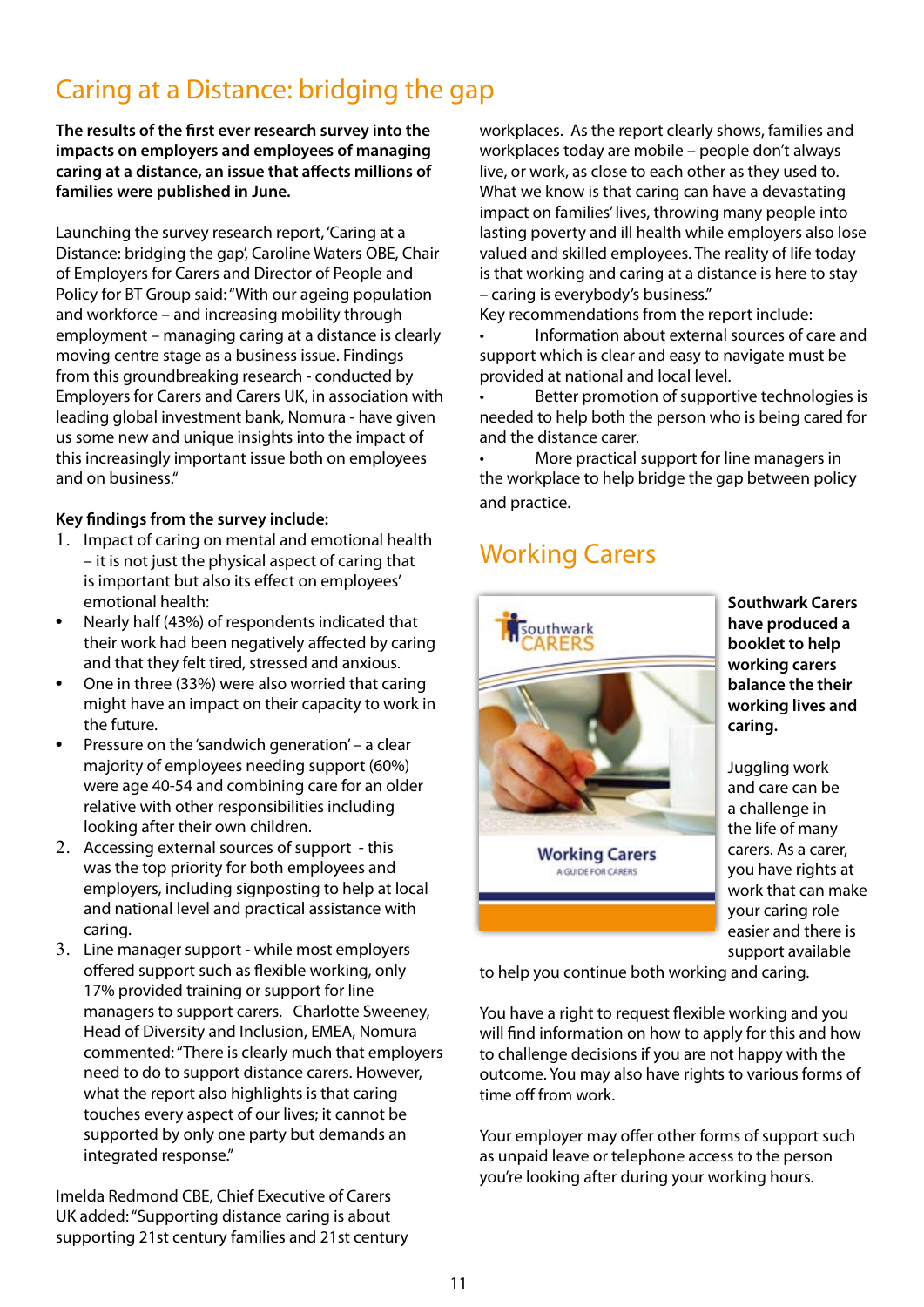## Mental Health Carers

## Enhancing the Mental Health Carers' Contribution to Healing

**We know from various research studies that mental health carers play a pivotal role in the recovery of service users and also aid with health promotion and prevention of relapse.**

Unfortunately, studies also highlight that carers and particularly those from the black minority groups are poorly served by mental health providers. Many carers also feel that they are working in the dark as they are not included in communication sharing related to their loved ones due to concerns of confidentiality. Also, they are unable to access the more normal support pathways from family and friends due to stigma and discrimination associated with mental illness. So carers become isolated and alienated and can become mentally distressed themselves.

For the past year the South London & Maudsley NHS Foundation Trust has been consulting with carers and widening the door to participation. There have been a number of family and carer events held at various Trust sites to welcome carers and to provide information and address their issues and concerns. These events are hosted by the Service User involvement in Training and Education team.

I won a Mary Seacole leadership award in October 2010. The awards are named after the Jamaican nurse who provided care to British soldiers in the Crimean war. I received funding to carry out a project and I chose to focus on carers.

The aim of my project is to develop carers as informed partners and peer supporters. The main objectives are:

- **Enhance carer contribution to healing**
- Develop a model of carer peer support
- Provide an educational programme
- Develop and strengthen carer social networks
- Empower carer to role model health seeking behaviours

I offered a series of eight workshops of two hours each for carers based on the peer support model. The first workshop was in November 2010 and the last was in May 2011 so they worked out as monthly sessions.

On the 2 June 2011 we had a celebration lunch and also invited the various workshop speakers. Peer support centres on a buddying framework where carers support each other in an enabling and positive way. To make each workshop viable and productive I recruited 15 carers but eventually had 10 core carers. The attendance at each workshop averaged at fifty to seventy percent. Each workshop was integral but was part of a rolling programme too. This method was to



support each workshop even if the participants were fewer than expected so that it did not disadvantage them.

My initial focus was to provide an education and support programme for the carers. The content of the workshop was negotiated with the carers and broadly covered:

- Carers as experts –working in partnership with professionals
- Peer support/buddying
- Carers' well being & Coping strategies

I co-ordinated and facilitated the groups but invited expert speakers to some of the sessions. The speakers included health professionals, peer support experts, carers and individuals from self groups e.g. Cares of Life service. We always started the session with a reminder of the ground rules particularly addressing confidentiality and a round of introductions. Each member also had a chance to update the rest of us of what was happening for them.

Carers have to be prepared for the peer supporter role so that it can be both effective and sustainable and it is a longer tern undertaking. So I am now considering phase 2 of the project to work with the carers taking on the peer supporter role. In the workshops we also share information and a number of carers have volunteered to be carer representatives and attended other events and functions.

We have started on a journey and we hope to continue on that path together as the learning from these workshops has been two way. It is very rewarding to see carers who are very committed to their role but who see themselves as ordinary individuals who have risen to a role that shows resilience, talent and love.

*Esther Craddock, Education and Training Adviser, South London and Maudsley NHS Foundation Trust*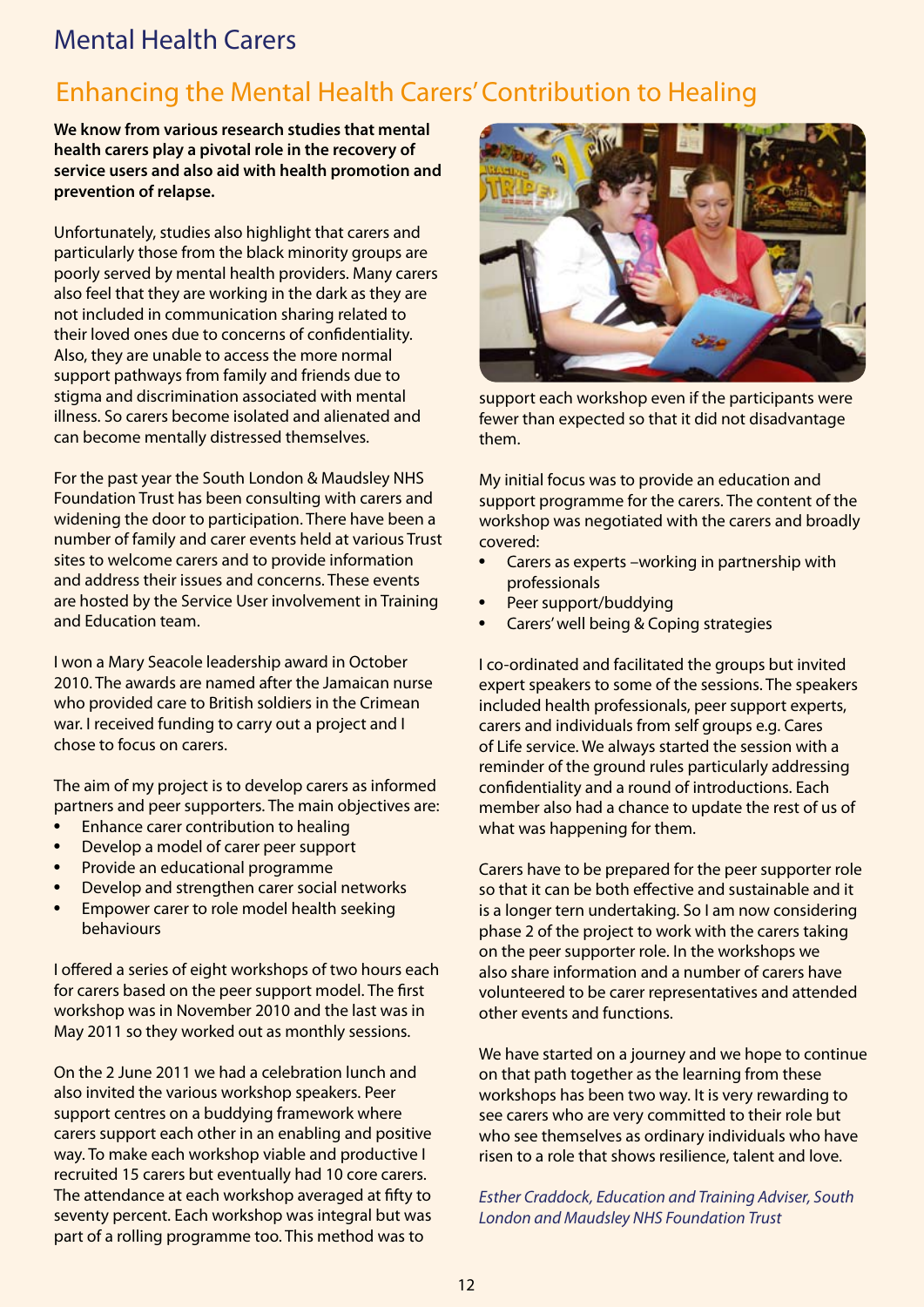## New films for mentalhealthcare.org.uk made with British Psychological Society support



**Forty new short films showing experts talking about different aspects of psychosis, treatment, care and support, have been added to mentalhealthcare.org. uk, the website for family members and friends of people with psychosis.**

The films have been made with the support of a public engagement grant from the British Psychological Society and include interviews with:

- psychologist Dr Juliana Onwumere, giving advice to relatives;
- psychiatrist and professor of community and social psychiatry Professor Tom Craig, talking about schizophrenia;
- Claire Price, employment and social inclusion manager at South London and Maudsley NHS Foundation Trust (SLaM), talking about support a vocational specialist can offer;
- psychologist Dr Brock Chisholm, talking about

## MH Support groups

psychosis and post traumatic stress disorder;

- psychologist and professor of forensic psychology Gisli Gudjonsson, talking about forensic mental health services;
- professor of psychiatric nursing Len Bowers, talking about the role of a mental health nurse on the ward and in the community;
- social worker Nikki Smith, talking about what a social worker does, the role of an Approved Mental Health Professional and the role of a care coordinator;
- Dr Nick Hervey, head of social care in the integrated mental health service run by SLaM in Southwark, talking about support available for carers of people with psychosis.

The filmed clips complement the evidence-based written information on the site, compiled with the help of researchers at the IoP and mental health professionals working at SLaM.

In September 2010, the site was awarded the Information Standard: developed by the Department of Health, the Information Standard 'quality mark' aims to help members of the public easily identify trustworthy information, and give them confidence in what they read.

**Lordship Lane Group - 17:00 - 19:00**



#### **Maroons Group - 18:00 - 20:00**

Service for Afro-Caribbean Mental Health Users. Unit 3 and 5 Addington Lofts 1 Bethwin Road, SE5 0HF *For details: Call Lucky on 020 7708 1524*



#### **Chaucer Group - 18:30 - 20:30**

Service for people aged 18-65 with a mental health diagnosis. 13 Ann Moss Way (off Lower Road), Rotherhithe, SE16 2TH *For details: Call Judith on 020 3228 9800*

## Books for Mental Health Carers



**Mutual Support and Mental Health** *Maddy J Loat*

This accessible book combines theory with practice to provide both mental health professionals and those experiencing mental health difficulties with valuable information on mutual support and how this can

be implemented to make a positive difference to people's lives. "Community, Culture and Change" encompasses a wide range of ideas and theoretical models related to communities and cultures as a whole, embracing key Therapeutic Community concepts such as collective responsibility, citizenship and empowerment, as well as multidisciplinary ways of working and the social origins of distress. The ways in which our social and therapeutic worlds are changing are illustrated by the innovative and creative work described in these books.



Service for people aged 18-65 with a mental health diagnosis. Top Room, Dulwich Library, 368 Lordship Lane SE22 8NA *For details: Call Vishnu on 020 3228 2767*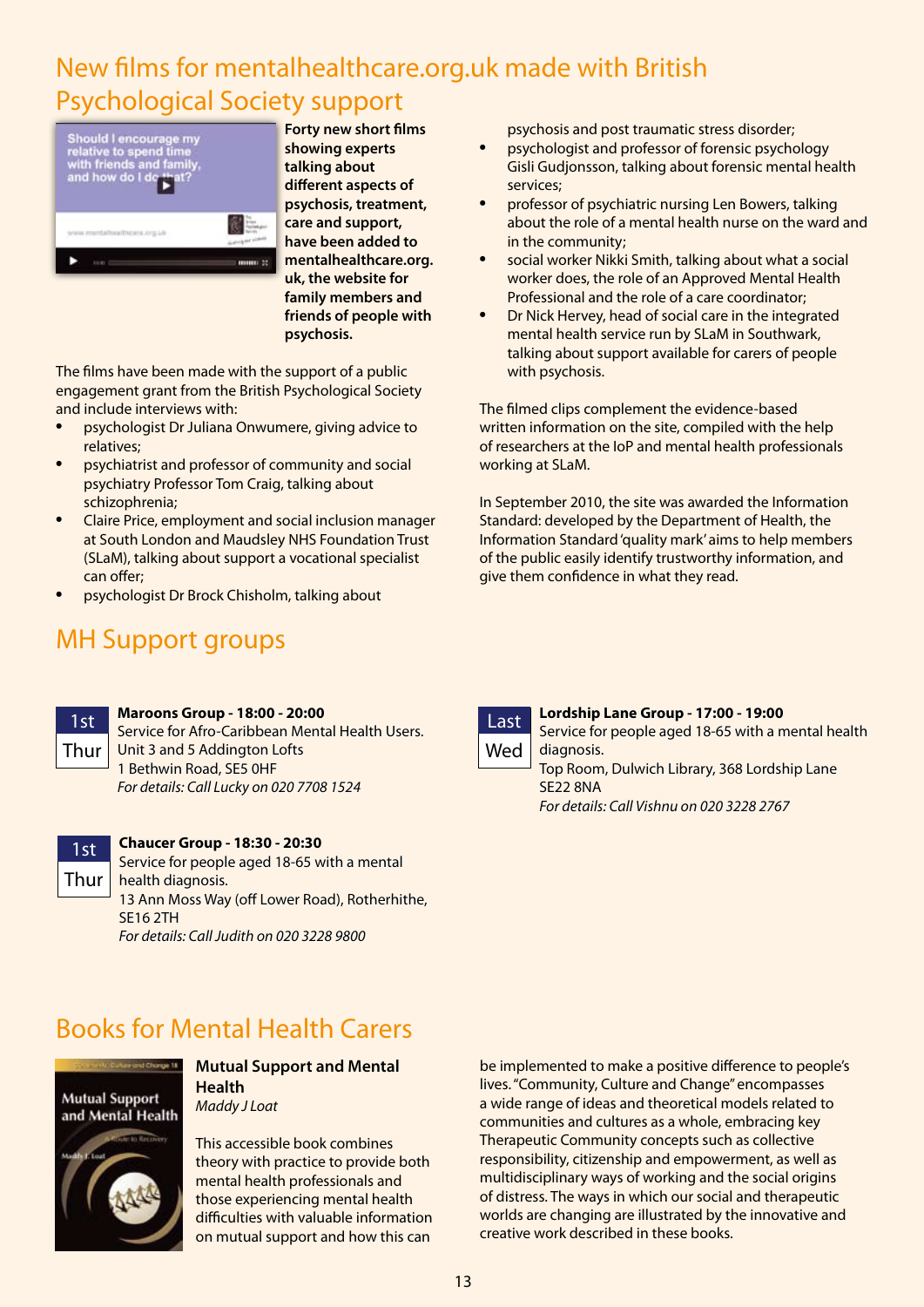## Former Carers

## Rebuilding your life after caring

**The ending of your caring role may take some time to adjust to. Having more time to yourself may give you the opportunity for a much needed rest, but it can also leave you with a lot of time to fill.**

If you are used to always having things to do, it can be hard to stop and think about what you would like to do, and to be able to make choices for yourself.

Some people find that once they are no longer caring, exhaustion – both physical and emotional – catches up with them and they may feel unwell for a while.

Having spent time caring for someone else and putting their needs first, it is really important to look after yourself and let other people look after you.

When caring ends, some practical matters will have to be dealt with fairly quickly, for example, benefits and housing, but you do not need to rush into making decisions about what you do next straight away. The following information outlines some of the issues you may need or want to think about.

## Benefits

If you are under pension age and your ability to work is limited due to illness or disability, you may be able to claim Employment and Support Allowance (ESA).

You may also be entitled to Disability Living Allowance (if under 65) or Attendance Allowance (if 65 or over) if you need help to look after yourself or with getting around.

If your income is relatively low, you may be able to claim one or more of the following means tested benefits:

- Income Support for people aged under 60 who do not have to look for work, e.g. single parents of young children and carers.
- Employment Support Allowance (ESA) If you have an illness of disability and your ability to work is limited due to this.
- Jobseeker's Allowance (JSA) for people aged under 60 who are available for and actively seeking work. It is important to sign on if you want to continue to get National Insurance Contribution Credits and you can sign on even if you will not be paid any JSA.
- Pension Credit for people of pensionable age or over.
- Housing Benefit help to pay the rent.
- Council Tax Benefit help to pay your Council Tax (rate rebate in Northern Ireland). N.B. If you were

getting a Council Tax discount because of your caring responsibilities, remember to let your local council know that your caring responsibilities have ended. If you are living alone, you may still be entitled to a single occupant's discount (25%) on your bill.

## Finding new challenges

It can take time to come to terms with the loss of your caring role, but there will come a time when you are ready to think about what to do next. Keeping in touch with friends, family and your local community can be difficult when you do not have much time for yourself.

You may feel isolated after many years of caring and you may feel that this has knocked your confidence. You could start by finding out what help or services your local carers' organisation or group offers to people whose caring role has come to an end.

## Volunteering

If you have time to spare, you could consider volunteering. As well as offering much needed help to local people or organisations, volunteering can be a very social activity, and can be a good way to meet new people. Volunteering opportunities can range from befriending older or disabled people, offering your skills (e.g. administration, fundraising, legal advice, etc.) to a local charity, to helping out on a local conservation project.

## Learn something new

You may feel that you would like to refresh skills that you have not used for a while, or learn something completely new. You might have gained new skills or interests from your caring role that you also want to pursue. Taking a course can also be a great way to meet new people. Contact your local library or adult education centres to find out about courses in your area.

## Returning to work

If you have given up work (or not worked at all) because of your caring responsibilities, you may want to work or return to work once your caring role ends.

## Helping to improve support for carers

Many former carers go on to become great campaigners. They have the experience of knowing what it is like to be at the sharp end of caring and they often have more time than those who are still caring.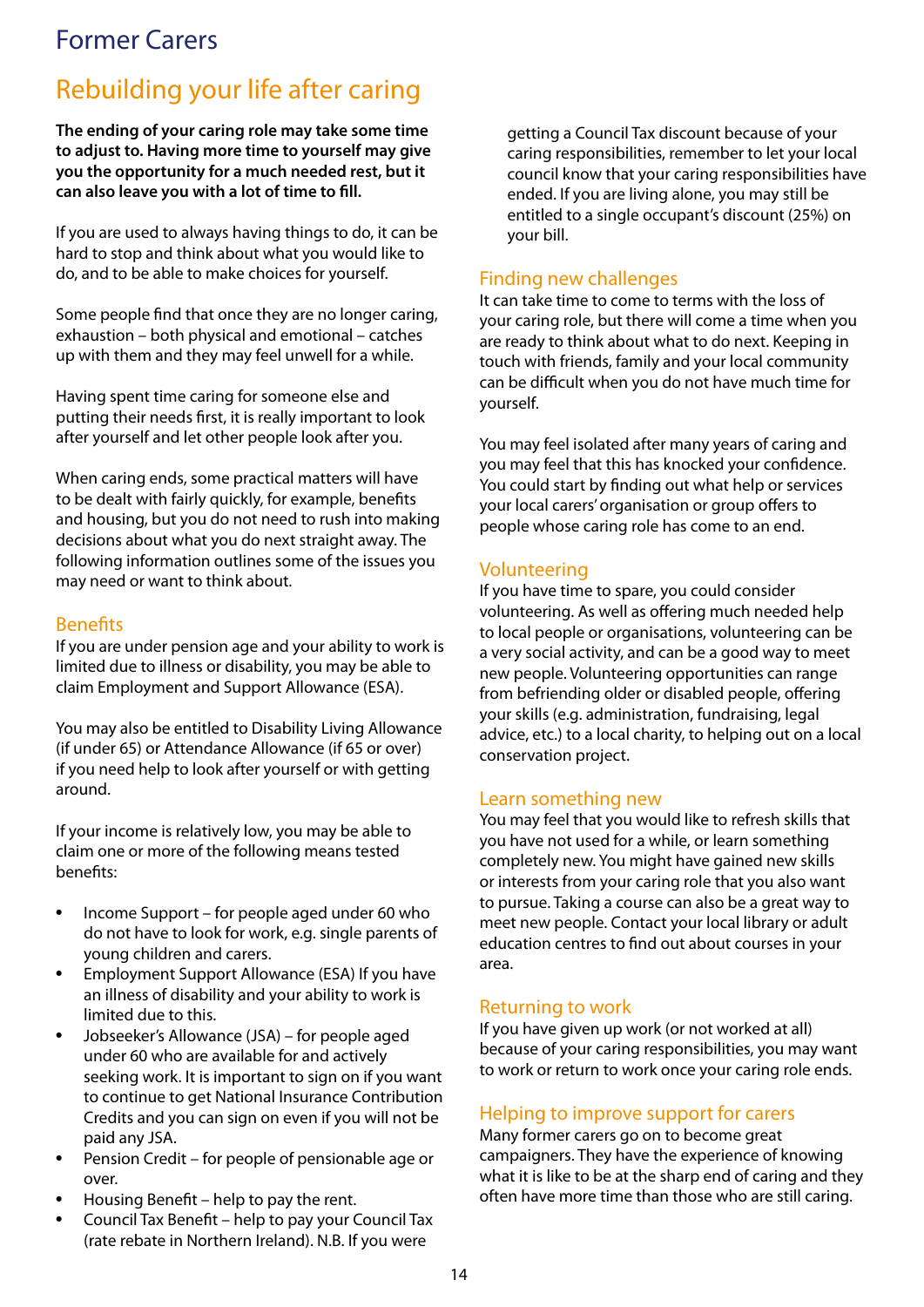## Associated services

## KIDS Southwark Siblings Project Books for carers

**KIDS is a national charity providing a wide range of services for disabled children, young people and their families across seven English regions. KIDS' vision is a world in which all disabled children and young people realise their aspirations and their right to an inclusive community which supports them and their families.**



The Southwark Sibling Project provides support for children and young people, 6-14 years old, who have a disabled brother or sister. The siblings have significant caring responsibilities for the disabled child that is over and above what is usually expected of a brother or sister.

'Siblings' can become isolated, in general and even within their own family as parents do not always have time to dedicate to the sibling.

Kids Southwark Sibling Project can help provide support to siblings by providing opportunities to meet other siblings in a safe environment, to share feelings and common concerns, with an aim of reducing social isolation by having the contact with other siblings who are also young carers.

They are provided with an environment in which they can learn how others deal with difficult situations, learn about disability and its effects whilst benefiting from fun and everyday experiences often denied to them. We can do this by providing Small Group Sessions, Regular Meetings and continuous contact through the Newsletter / mail outs / initial visits. Trained staff are available to share or raise concerns both individually or in a group setting. Most importantly, these young people can have fun by taking part in the activities and outings. The project works with parents and can, if needed, liaise with other professional services to support the Sibling.

There is currently no cost to the family for this service. Siblings will occasionally be asked to provide a packed lunch for days out.

- Families are welcome to refer direct
- Professionals can refer children with parent/carer consent either by phone or using the referral forms.



**Creating change for Complex Children and their Families** *Jo Holmes*

The Croft Child and Family Unit is a residential psychiatric unit in Cambridgeshire, UK, that provides intensive assessment and treatment for children with mental health problems and their families. This book describes a multi-disciplinary,

multi-family model of care that the Croft team have developed, and offers information and suggestions for all professionals working with children with complex needs.

Using detailed case studies to illustrate the model, this book focuses on the needs of children with a wide range of developmental, emotional and behavioural difficulties, and explores the complicated interactions between these children, their families and their communities. Based on the clinical experiences of working intensively with groups of families the team examines how to integrate multidisciplinary interventions and how to use the powerful relationships that develop to enable families to achieve positive, lasting changes.



#### **Understanding Your Young Child with Special Needs** *Pamela Bartram*

This book explores the developmental impact of disability on normal stages of child development, and examines the complex nature of the emotional bonds between parents and their children with special needs. Placing the child and his or

her personality, family life, feelings and behaviours in the foreground, Bartram addresses all the 'ordinary' challenges and tasks of parenting, such as sibling relationships, nursery and school, toilet training, and healthy aggression, as well as those that are of particular relevance to the parents of young children with special needs.

This book will provide a wealth of information to help parents of a child with special needs understand his or her development and their own relationship with the child.